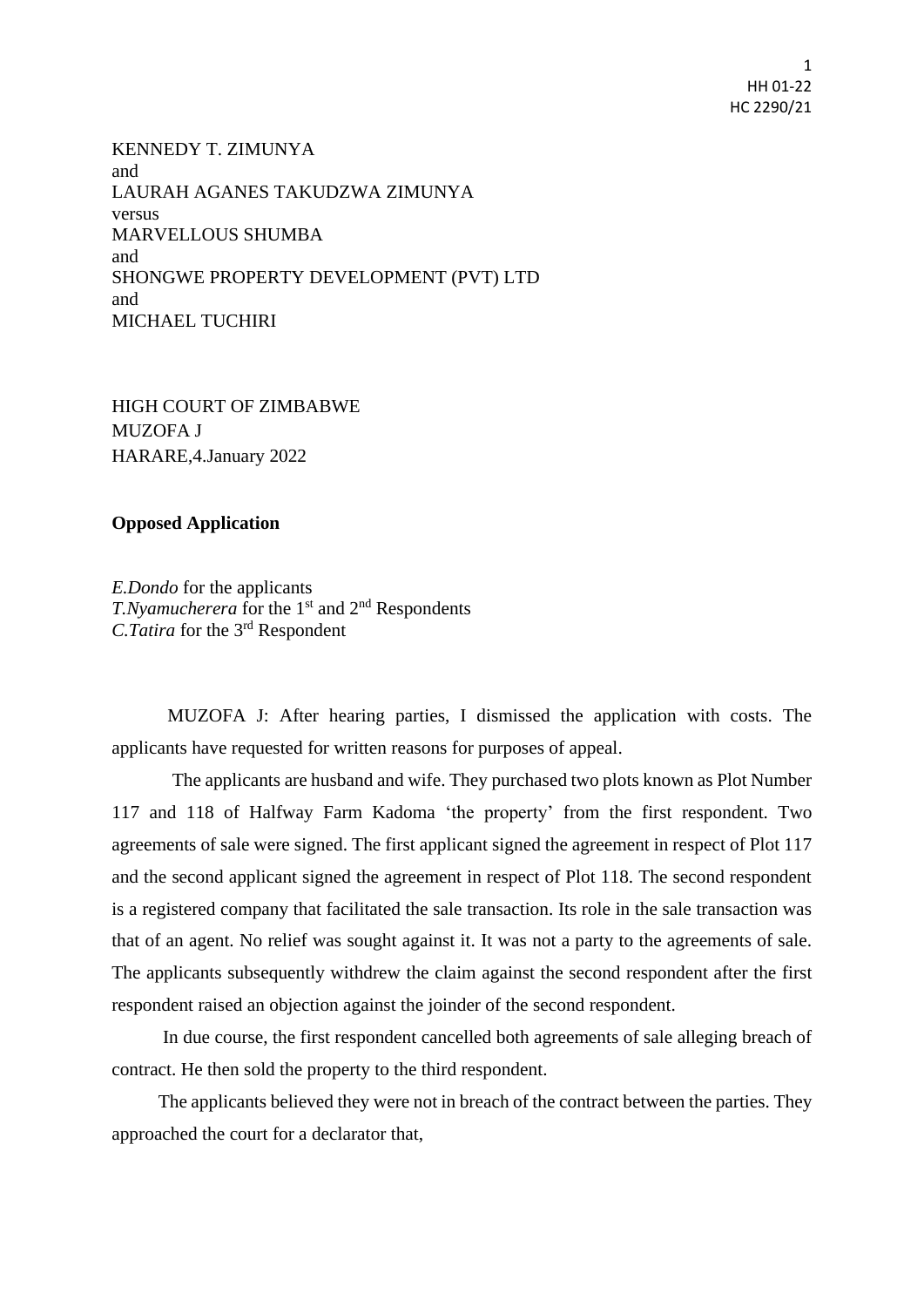- 1. The purported notice of cancellation dated 14 January 2021 or any other purported cancellation of an agreement of sale of Plot 117 Halfway Farm Kadoma entered into between first applicant and the respondents be and is hereby declared void and is of no effect.
- 2. The purported notice of cancellation dated 14 January 2021 or any other purported cancellation of an agreement of sale of Plot 118 Halfway Farm Kadoma entered into between the second applicant and the respondents be and is hereby declared void and is of no effect.
- 3. The first and second applicants be and are hereby declared lawful holders of rights and interest in Plots 117 and 118 Halfway Farm Kadoma respectively.
- 4. The first and second applicants shall continue to pay development levy to the respondents in terms of their respective agreements of sale dated 30 November 2017.
- 5. First and second respondents be and are hereby ordered to pay costs of suit on a client legal practitioner scale jointly and severally.

 Initially the applicants sued the first and second respondents only. The third respondent was joined to the proceedings by way of a consent order under HC 4912/21. Despite such joinder the applicants did not find it necessary to seek an amendment to their draft order for the cancellation of the agreement of sale between the first respondent and the third respondent.

 According to the applicants, they entered into an agreement of sale with the first respondent for the sale of the property. In terms of the agreement the purchase price was US\$3 000 for each plot payable in two equal instalments. They fully paid the purchase price in terms of the agreement. The applicants were required to pay development levies, which they also paid in terms of the agreement. To their surprise they received notification of cancellation. The notice did not set out the actual breach.

 In terms of the agreement, development levies were payable within 60 months. Any default attracted a 10% interest and not cancellation of the agreement. The applicants attached documents as proof of payment for both the purchase price and the development levies. They alleged that they were not given proper notice of cancellation.

 The first respondent opposed the application. A point *in limine* was raised on misjoinder of the second respondent. It fell away since the claim was withdrawn against the second respondent. The first respondent did not deny that the purchase price was fully paid. According to the first respondent, the applicants breached payment of the development levies. Clause 10 of the agreement provided for cancellation in the event of a breach. The breach was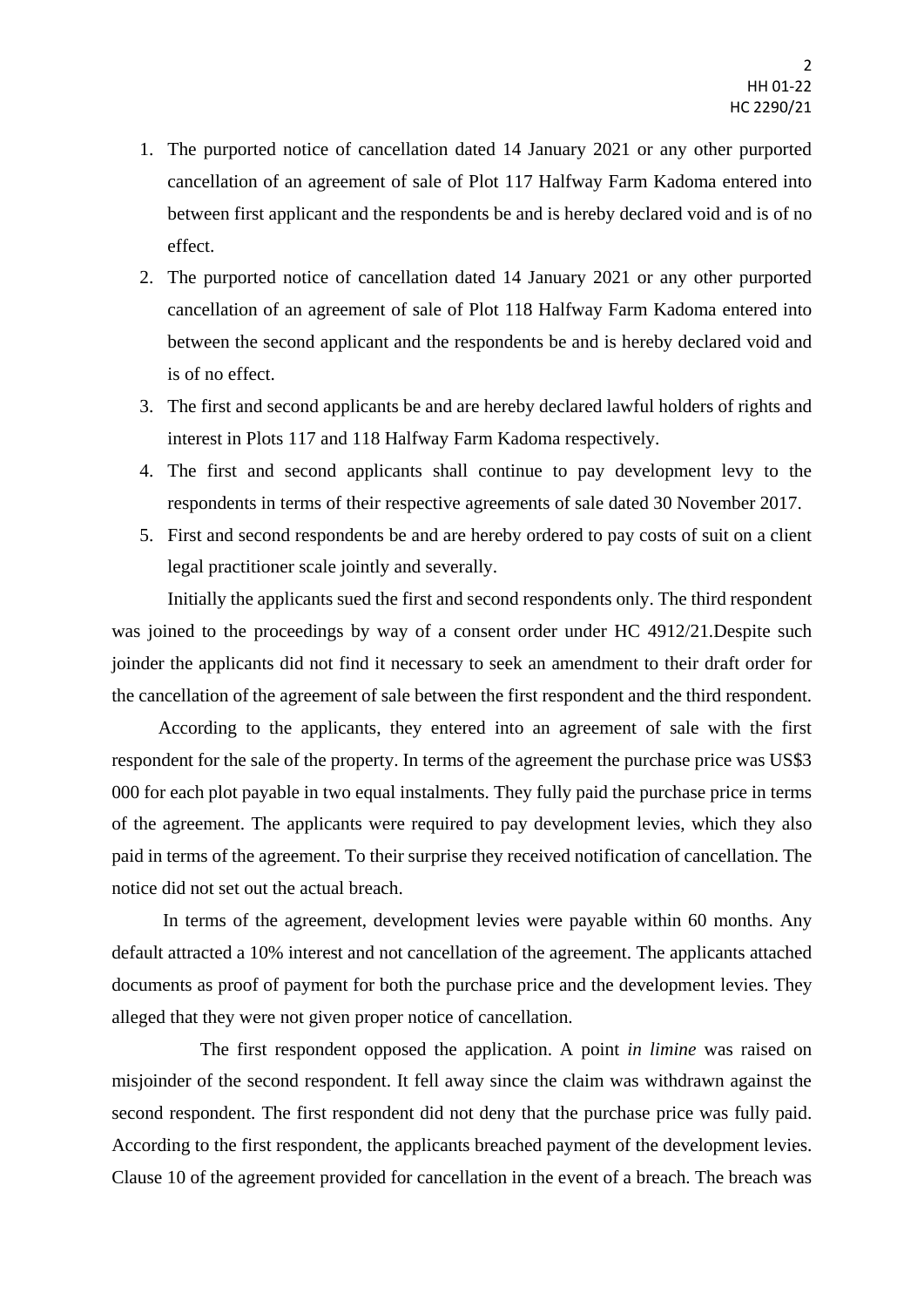not limited to the purchase price. The applicants failed to demonstrate that they were up to date with their payments. The purported annexure G1-G 12 were not attached. The applicants were properly given notice of the breach and they did not remedy it. The cancellation was therefore properly made in terms of the agreement.

 The third respondent also opposed the application. His case is that he entered into an agreement of sale of the property with the first respondent on 2 June 2021. He paid US\$17 400 as the purchase price. He took possession of the property and commenced improvements. He is an innocent purchaser. He attached photographs of the purported improvements on the property. He also traversed issues on how the applicants breached the terms of the agreement with the first respondent. Obviously the third respondent would not competently place any information before the court on the alleged breach since he was not privy to the agreement, and it was entered well before he purchased the property.

In their answering affidavit to the first respondent, the applicants sought to tabulate the payments they made to demonstrate that they did not default payment of the purchase price and the development levies. I will revert to the payments later in the judgment.

 Since at the time of filing this application, the third respondent was not party to the proceedings, the applicants had to file an answering affidavit addressing the third respondent's issues.

 The applicants averred that the third respondent failed to demonstrate that he was a *bona fide* purchaser. He was a willing victim. There was no proof of the alleged improvements, photographs can be taken from anywhere. As the second purchaser his rights must give way to the first purchaser's rights which are the stronger. The first respondent no longer had rights in the property therefore he could not alienate any rights to the third respondents. The agreement of sale between the first and third respondents is therefore a nullity.

An applicant for a declaratory order must show that it is an interested person, there is a right or obligation which becomes the object of the inquiry, it is not approaching the court on an abstract or academic matter, there are interested parties upon which the declaration will be binding and that considerations of public policy favour the issuance of the order. See generally *MDC* v *The President of Zimbabwe & Ors* 2007 (1) ZLR 257 (H)

There is no doubt that the applicants have an interest in the subject matter, and this is not an academic exercise. It is the right and the public policy considerations that arise for determination. Even if the applicant seeks a declaratory order it is essentially seeking specific performance. It is trite that where a party seeks specific performance as in this case, the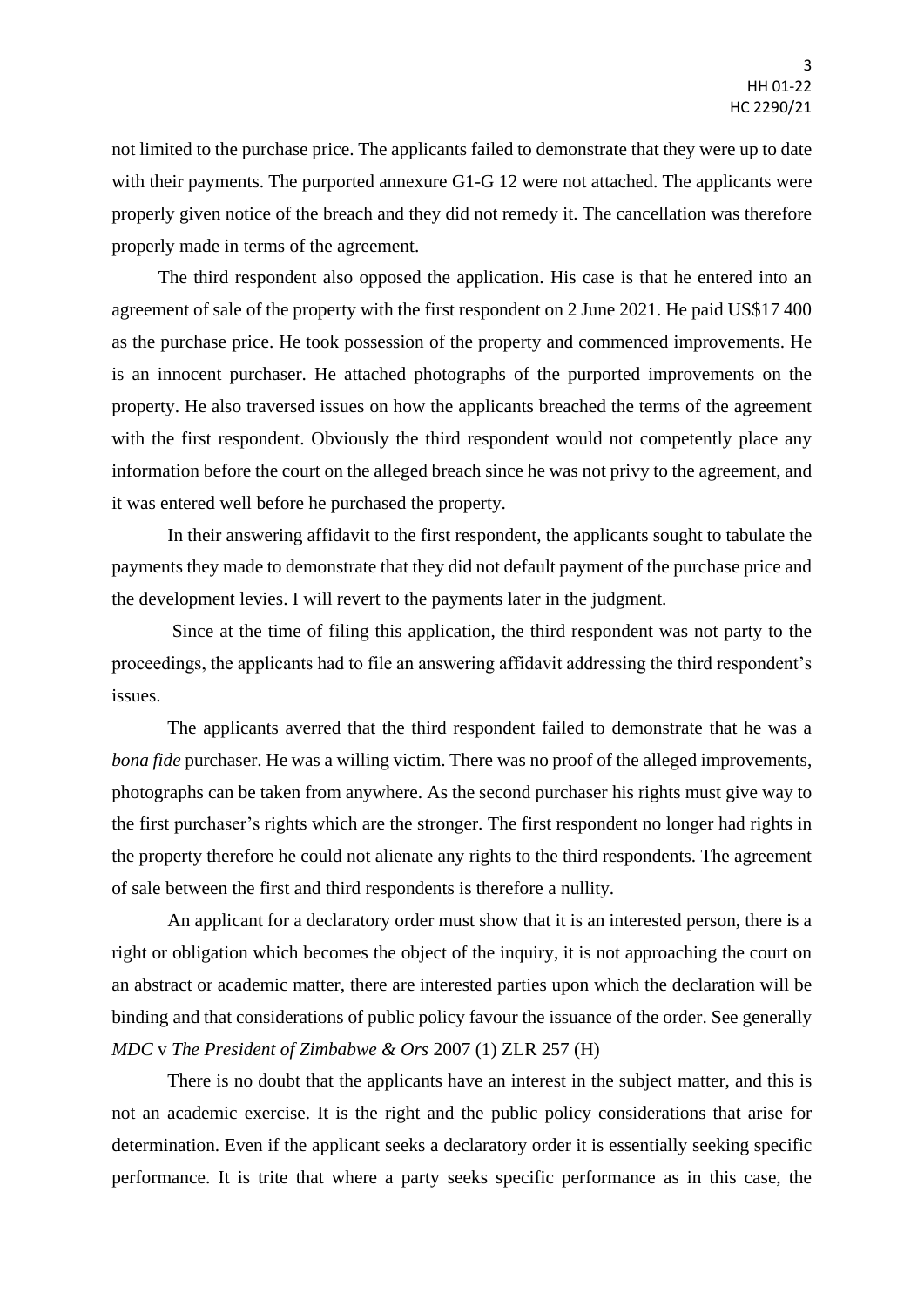applicant must demonstrate that he/she fulfilled the terms of the agreements. The right which is subject to enquiry is whether the applicants satisfied their part of the agreement.

From the factual background it is not in dispute that the alleged breach is based on nonpayment of development levies. From the documents attached by the applicants as proof of payment and as explained in the answering affidavit, it would appear the applicants were not up to date with their payments of developments levies.

The court accepts that the development levies were due from March 2018.The applicants were expected to pay US\$50 for each plot. So from that time to the date of cancellation in January 2021 the applicants must have paid about US \$3400 for both plots. The receipts from the second respondent's office do not amount to US\$3400. The total in receipts paid from March 2018 is US\$2610 including US\$300 paid after the agreement was cancelled. The applicants sought to rely on payments made through the bank but not accompanied by receipts from the second respondent's office. Clearly this was not proof of payment since the bank transactions did not state in whose favour the deposits were made. A concession was made on this point. On that basis the bank deposits were not considered. From the receipts attached by the applicants it was evident that the applicants were in default in the payment of the development levies.

The applicants were given notice of cancellation, and this is not disputed. Although the applicants aver that the nature of breach was not stated. The court accepts that there was substantial information to advise the applicants of the nature of the breach. The letter indicated the amount owing. It did not state how it emanated. That on its own cannot be fatal. The address used was the address chosen by the applicants for service. Similarly, the subsequent notice of cancellation was addressed as such, and the applicant received it.

It was submitted for the applicants that, even if there was a breach, which was denied consistently, the first respondent was not entitled to cancel. The remedy for a default is interest and not cancellation.

Clause 11 provides for the payment of the development levies. It is not in dispute that it is part of the terms and conditions of the agreement. A contract must be construed as a whole to give it meaning. Clause 10 of the agreement provides for cancellation of the agreement in the event the purchaser fails to perform any of his obligations. The applicants defaulted in paying the development levies.

The second consideration is whether this is an appropriate case to grant the declaratory relief.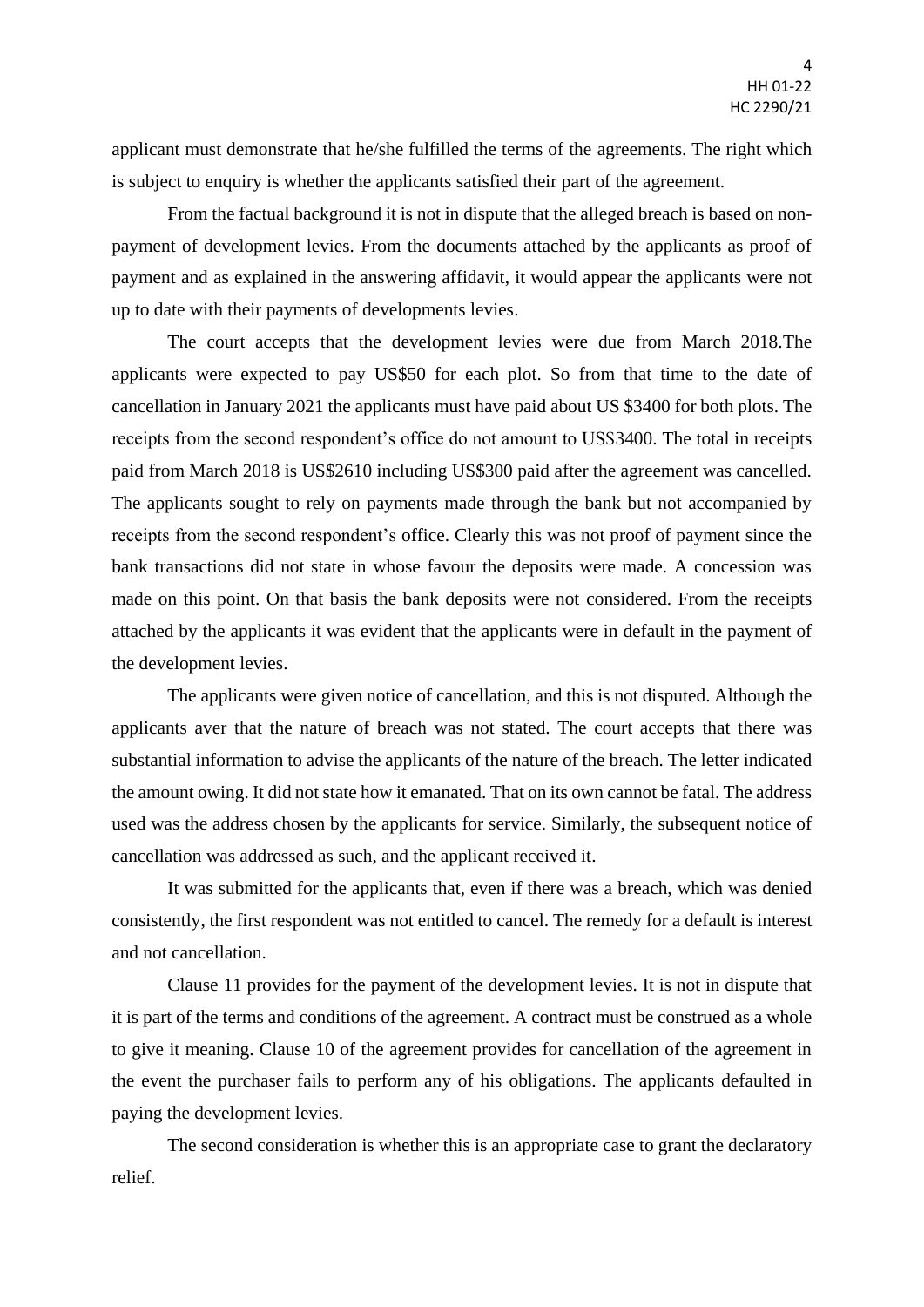In my view this is a case of a double sale. The following facts are common cause. The applicants purchased the property first. The third respondent was the second purchaser. Both parties have not received title to the property. The principles of a double sale must be applicable in this case.

In the leading case of *Guga* v *Moyo* 2000 (2) ZLR 458 (S) the court dealt with issues of double sales. The general principle is that where a double sale takes place, and transfer has not passed the first purchaser should succeed unless special circumstances dictate otherwise. The first in time is the stronger. The onus is on the second purchaser to establish the special circumstances. Courts will not lean in favour of a second purchaser who had knowledge of the earlier sale. Such a purchaser ceases to be a *bona fide* purchaser. See *Charuma Blasting & Earthmoving Services (Pvt) Ltd* v *Njanji & Ors* 2000(1) ZLR 85 (S).

In the *Guga* case (*supra*) the court considered what constitutes special circumstances. These include the purchase price paid by the parties, whether any of the parties had taken possession, any improvements on the property and whether the second purchaser was not aware of the earlier sale.

In this case the applicants paid US\$6000 for both plots. This excludes the development levies. They did not take possession neither did they effect any improvements on the property. The third respondent paid US\$17400 for the property. The court accepts that he took possession and made some considerable improvements on the property. The applicants disputed that the photographs relate to the property. However, this remained a bare disputation nothing was placed before the court to show otherwise. Having taken possession, the third respondent effected some improvements on the property by building a house although it was not fully described, erected a perimeter fence and a borehole. The third respondent aver that he was a *bona fide* purchaser who was unaware of the earlier sale. The applicants again disputed this point, but they did not favour the court with evidence to substantiate their point.

In my view the third respondent established special circumstances to tilt the balance in his favour. The justice of this matter dictate that the application must not be granted.

In the result the following order is made. The application is dismissed with costs.